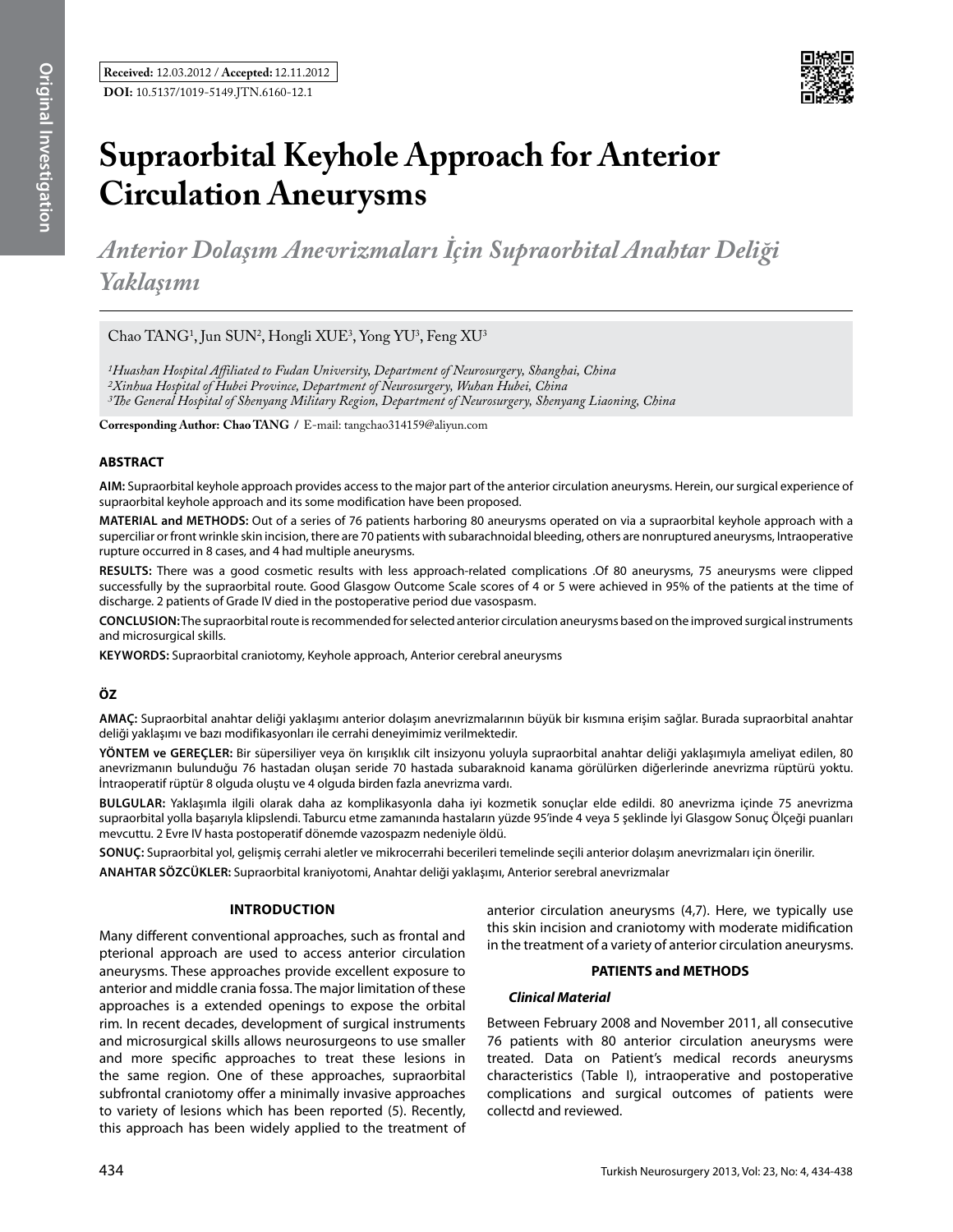## *Supraorbital Craniotomy*

The patients are placed in supine position and angled 20 to 30 degrees to the contralateral side based on the location of the lesion. The patient's head is slightly retroflected with the malar eminence most superiorly. The skin incision is made within front wrinkle or in the eyebrow; the incision remains superficial to avoid injury to the supraorbital nerve. The skin flap is retracted superiorly with strong silk sutures to gain supraorbital exposure. To avoid injury to the frontalis branch

#### **Table I:** Characteristics of Aneurysms

| <b>Aneurysm locations</b>          | <b>No of cases</b> |
|------------------------------------|--------------------|
| <b>Anterior cerebral artery</b>    |                    |
| Proximal to anterior communicating | 4                  |
| Anterior communicating             | 33                 |
| Subtotal                           | 37                 |
| Internal carotid artery            |                    |
| Prociaml or ophthalmic region      | 3                  |
| Posterior communicating region     | 13                 |
| Other internal carotid             | $\mathcal{P}$      |
| Subtoal                            | 18                 |
| Middle cerebral artery             |                    |
| Proximal to bifurcation            | 5                  |
| <b>Bifurcation</b>                 | 12                 |
| Subtotal                           | 17                 |
| Multiple cerebral aneurysms*       | 4                  |
| <b>Total</b>                       | 76                 |

*\*In these cases, 2 patients has multiple aneurysms on the both side in the middle cerebral artery. or on the both internal carotid artery –pcoa cerebral artery .1 case had an anterior communicating artery aneurysm accompanied by an ophthalmic artery aneurysm(ipsilaleral) and in 1 cases, posterior communicating artery aneurysms were accompabnied by a contralateral medial posterior communicating artery aneurysm.*

of the facial nerve, fascial opening is limited. The frontal muscle is incised parallelly to the glabella and the frontal and orbicular muscles is stripped from its bony insertion and gently pushed. A single burr hole is placed below the superior temporal line and posterior to the keyhole. A small supraorbital craniotomy of approximately 15 to 20 mm by 20 to 25 mm is formed. The inferior aspect of the frontal bone at the orbital rim is drilled down so as to make orbital rim as low as possible. Bony protuberances along the floor of the frontal fossa should be drilled as well to provide better exposure to the floor of the anterior fossa. If the frontal sinus was entered, it can be repaired with abdominal fat and the pericranial flap. (Figure 1A-C).

The dura was opened with a curved incision with its base toward the orbital rim. From this stage of operation, the microscope was used, then the standard microsurgical procedure was carried out. Under microscopic visualization, the olfactory tract is identified and followed back to the ipsilateral optic nerve and carotid cistern. The arachnoid of the Sylvian fissure, the olfactory and suprasellar is opened sharply for drainage of CSF and further brain relaxation. A self-retaining brain retractor can be placed over the frontal lobe. Conventional microsurgical aneurysms surgery was performed. At the end of operation, the dura is closed in a watertight manner. The bone flap is fixed with the gaps between the bone flap and calvarium filled with collagen sponge.

# **RESULTS**

# *Surgical Findings*

All patients with nonruptured aneurysms were clipped on the day of admission. For those 70 cases with ruptured aneurysms. 58 were performed on day 1- 3. In another patient, the clipping was performed 12 days after rupture. The size of the aneurysm was between 5 and 19 mm.



**Figure 1:** Intraoperative photographs of procedure in supraorbital craniotomy. **(A)** skin incision is planned within front wrinkle. **(B)** the muscular and skin flaps have been retracted with silk sutures, a single burr hole (arrow) is made below the superior temporal line and posterior to the keyhole, then a small supraorbital craniotomy is formed. **(C)** the dura is opened with base along the orbital rim.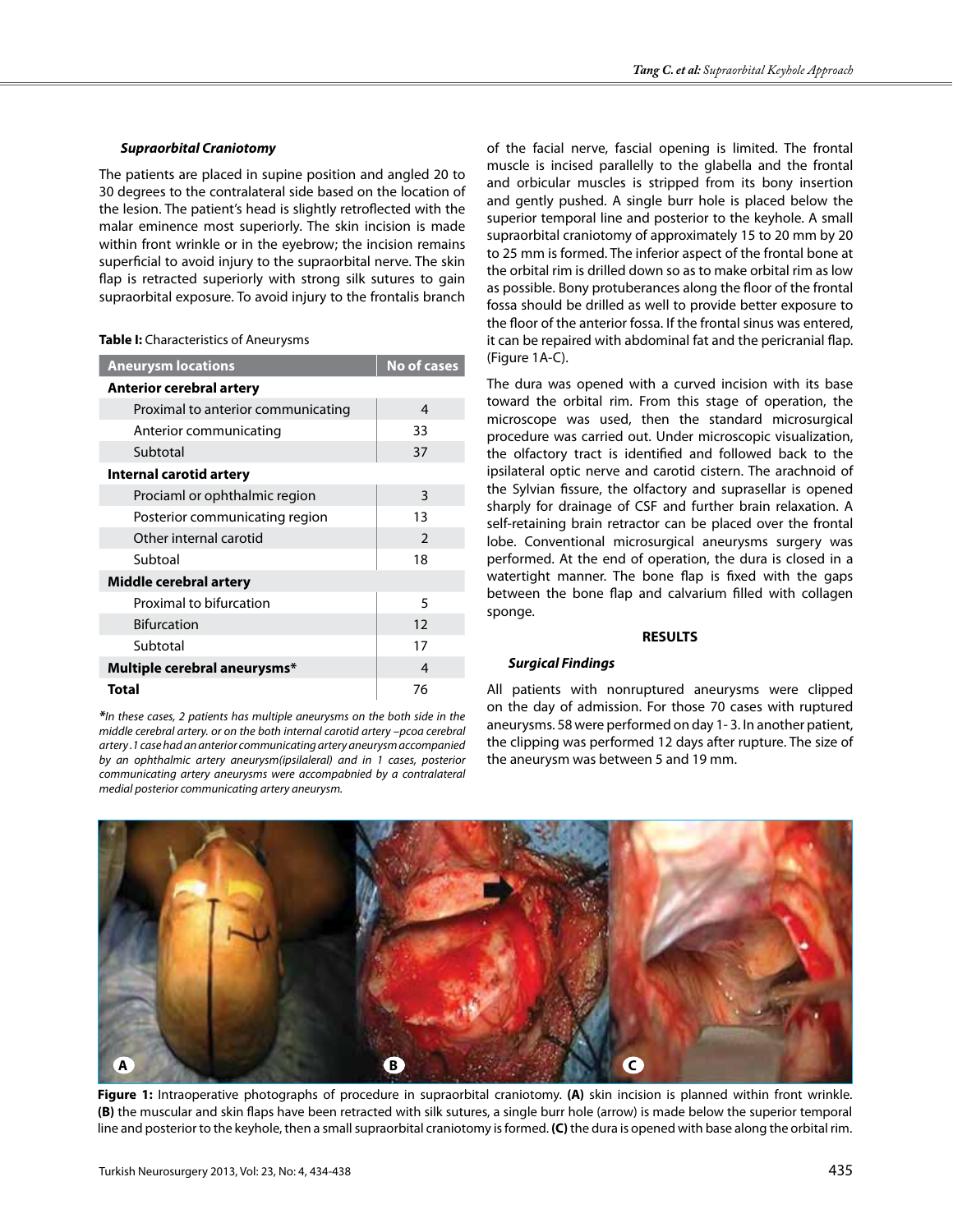A temporary clip was used in 70 patients with an average time of 3.1 min (ranging between 0 and 10.35 minutes). After wide lysis and release of CSF, parent vessel (internal carotid, A1 and M1) could be exposed for temporary clip in all patients, There were intraoperative rupture in 8 cases, 2 rupture occurred at the time of neck dissection (Pcom) and 6 at time of clip application (Acom 4, Mca 2) . For these cases, safe clipping was finally achieved with the use of the suction device and good visualization of the anatomy was maintained. Ful visualization of final location of the clip blades and tips and the perforator branches and their course can be achieved at the end of clip application in every case.

# *Clinical Outcome and Complications*

Postoperative angiography was performed on all patients, demonstrating that successful and complete clipping was achieved in 75 (94%), and the incomplete occlusion (partial clipping, wrapping, and no attempt) rate was 6%. Two Grade IV patients died in the postoperative period due to vasospasm. 68 (95%) patients achieved good Glasgow Outcome Scale scores of 4 or 5. 4 patients developed a transient short-term functional neurological deficit, with full recovery within 3 to 6 months. 3 patients developed a cerebrospinal fluid leak, 2 underwent spontaneous cure, and the other was later repaired with transsphenoidal endonasal surgery. Secondary seizures occurred in 4 patient controlled by anti-seizure medication.

There were few approach-related complications. Five patients experienced permanent partial supraorbital hypesthesia as a result of lesion of the supraorbital nerve, but there was no depression of the operated site and palsy of the frontal muscle. Permanent unilateral hyposmia occurred in 6 patients. There was no frontalis branch palsy of the facial nerve. Wound healing disturbances were not observed.

#### **DISCUSSION**

We take the supraorbital craniotomy as the frontal part of classic pterional approach and a modification of previously reported approaches in the treatment of anterior circulation aneurysms (1,3). For some cases, it makes no sense to expose extensive areas of the brain, which may result in greater brain exposure to air, incidence of infection, trauma by brain retraction, herniation, and epilepsy. More importantly, the utility of the supraorbital route lies in a truth that majority of anterior circulation aneurysms are free to a surgical dissection from an anterior direction of view and the anterior part of the part temporal lobe does not obscure access to the deepseated areas.

Supraorbital craniotomy has been shown to be effective and safe for anterior circulation aneurysms. This approach has the advantages of less operative time, less retraction for brain tissue with a similar rate of complications related to the surgical treatment of anterior circulation aneurysms when compared with conventional approaches (6). Along with this rationale, we present our experience in clipping 80 anterior circulation aneurysms here.

The good aesthetic outcome is typically mentioned resulting from the short skin incision within the eyebrow in the supraorbital approach (2), However, it is sometimes difficult to achieve a best possible cosmetic results because some patients have short eyebrow and incision must be extended off the eyebrow onto the lateral side of the head. Moreover, eyebrows possibly increase the risk of postoperative wound infection. In some cases of our series, the skin incision was made within the front wrinkle or concealed behind the hairline. Our experience has shown that this incision also can achieve an optimal cosmetic outcome similar to the incision hidden by the eyebrow (Figure 2A-D).

This approach provides access to the majority of the anterior circulation aneurysms, except those located at the distal anterior cerebral artery. With this approach, we successfully clipped aneurysms located in the ipsilateral internal cartoid artery, anterior communicating artery, middle cerebral artery and posterior communicating artery in the past years, and this approach has been tested in the effective management of anterior communicating artery aneurysms by other authors  $(4).$ 

MCA bifuration aneurysms in our series are located in the bifurcation of main trunk (M1) or between the bifurcation of the internal carotid artery (ICA) and the main bifurcation of MCA. In some case, the M1 segment is long, some authors take it as a contraindication to use the supraopbital keyhole approach. However, accroding to our experience, it is adequant to achieve access to the aneurysm, regardless the variations of the trajectory of the M1 segment, the M1 segment always runs within the carotid cistern, the aneurysms will be identificated when the sylvian fissure was entered in its middle portion. In some cases, there is no need to expose the entire M1 segment to find the aneurysm or even to find a portion of the M1 segment for proximal control. For distal MCA aneurysm that originate from branches of MCA distal to the main bifurcation or the peripheral branches, we recommend the pterional approach.

Acom aneurysms account for as many as 48% of series and are among the most difficult lesions to manage surgically. Anterior communicating complex aneurysms are excluded from subfrontal approach by some surgeon considering the difficulty in controlling the contralateral proximal vessels (8). However, for most cases, even the contralateral vessels have not been exposed, it is often possible to clip the aneurysm. It is difficult to exposure if the dome of aneurysms point superiorly and highly within the interhemispheric fissure, resection of the gyrus will be helpful.

For posterior communicating complex aneurysms the angle of vision with the subfrontal approach is not good, when the dome of aneurysms has a caudal direction. In these patients, clipping may be incomplete if a remmant dome is left unless the aid of a surgical neuroendoscope, if this device is not available, we prefer to use pterional approach in which visualization of the neck area of aneurysm will be better.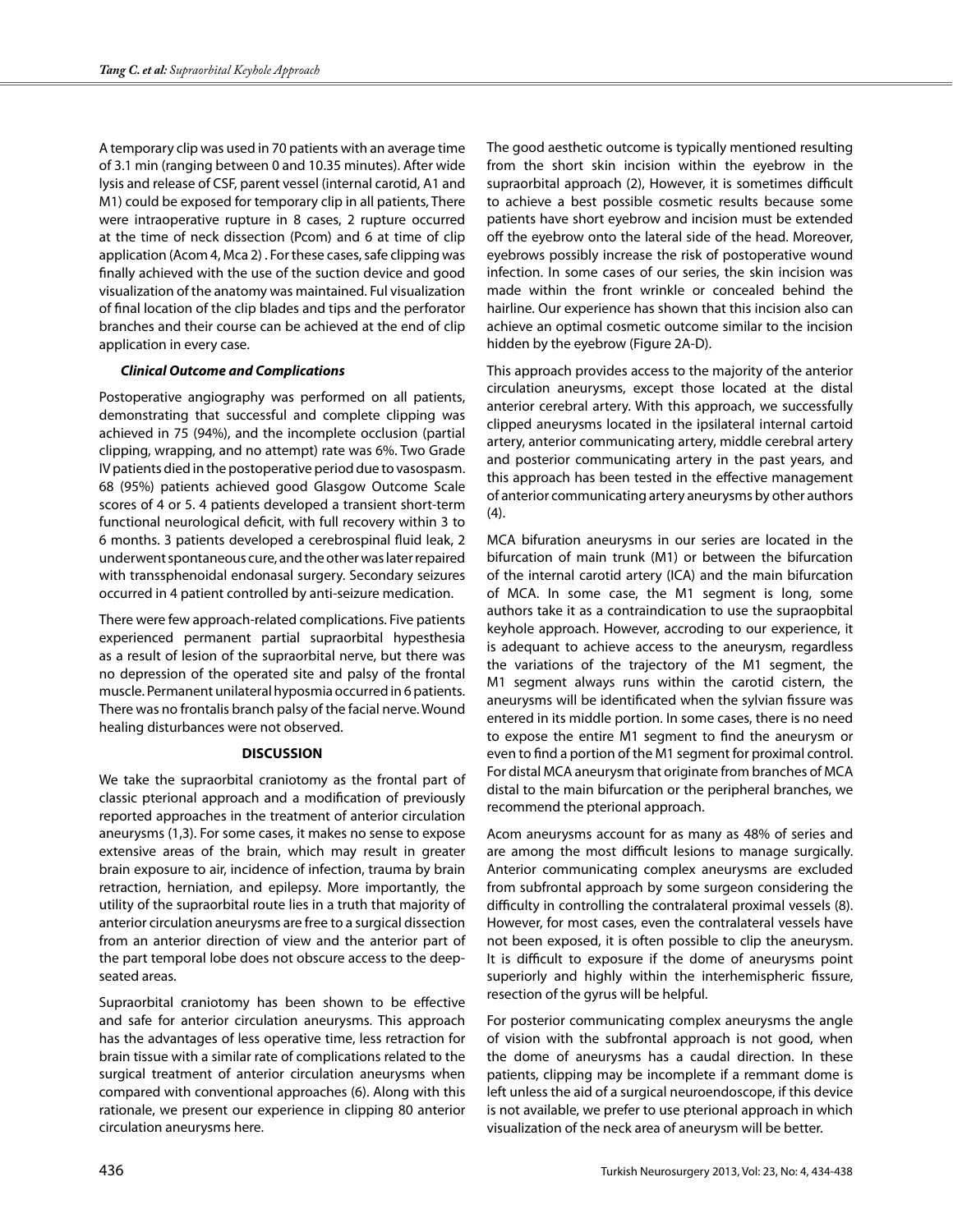

**Figure 2:** The patient is a 48-year-old woman wih the MCA aneurysms on both sides. Traditional frontotemporal craniotomy was used in the surgical clipping of left MCA aneurysm in other hospital. 3 monthes later, a supraorbital keyhole approach through a front wrinkle skin incision was applied to clip the right MCA aneurysm in our hospital. **(A)** surgical exposure after a right supraorbital keyhole cranitomy and dural opening. **(B)** intraoperative photograph: the aneurysms was clipped. **(C)** AP view of angiography after MCA aneurysms on both sides were clipped **(D)** photographs showing cosmetic results after different cranitomy. Sugical scar (arrow): left surgical scar 3 months postoperatively and right surgical scar 7 days postoperatively.

Regarding multiple aneurysm, we usually manipulate these multiple aneurysms during one surgical session, based on our experience, it should be comfortable when the contralateral aneurysms clipped, because of relaxed brain and a lot of space for surgical manipulation as a benefit from the contralateral CSF drainage. For some cases of aneurysms accompanied with contralateral aneurysms, a bilateral supraorbital keyhole approach was used to clip all aneurysms during one surgical session, in 4 cases listed as below, they were all clipped successfully.

The strategy of clip reconstruction of the aneurysm and circumferential study of and occlusion of the aneurysm is limited for its limited bony opening. In our cases, however, endoscopic assistance was not used to expand the reach of the approach, the aneurysms were carefully selected, we perform this approach only when we are confronted with nonruptured aneurysms or ruptured aneurysms in good neurological grade (I-III of hunt and Kosnik calcification), and the visualization of neck of aneurysms should be adequate with less retraction.

#### **CONCLUSION**

The supraorbital keyhole approach provides minimally invasive access for the majority of antieror communicating artery aneurysms with an excellent cosmetic result and rapid